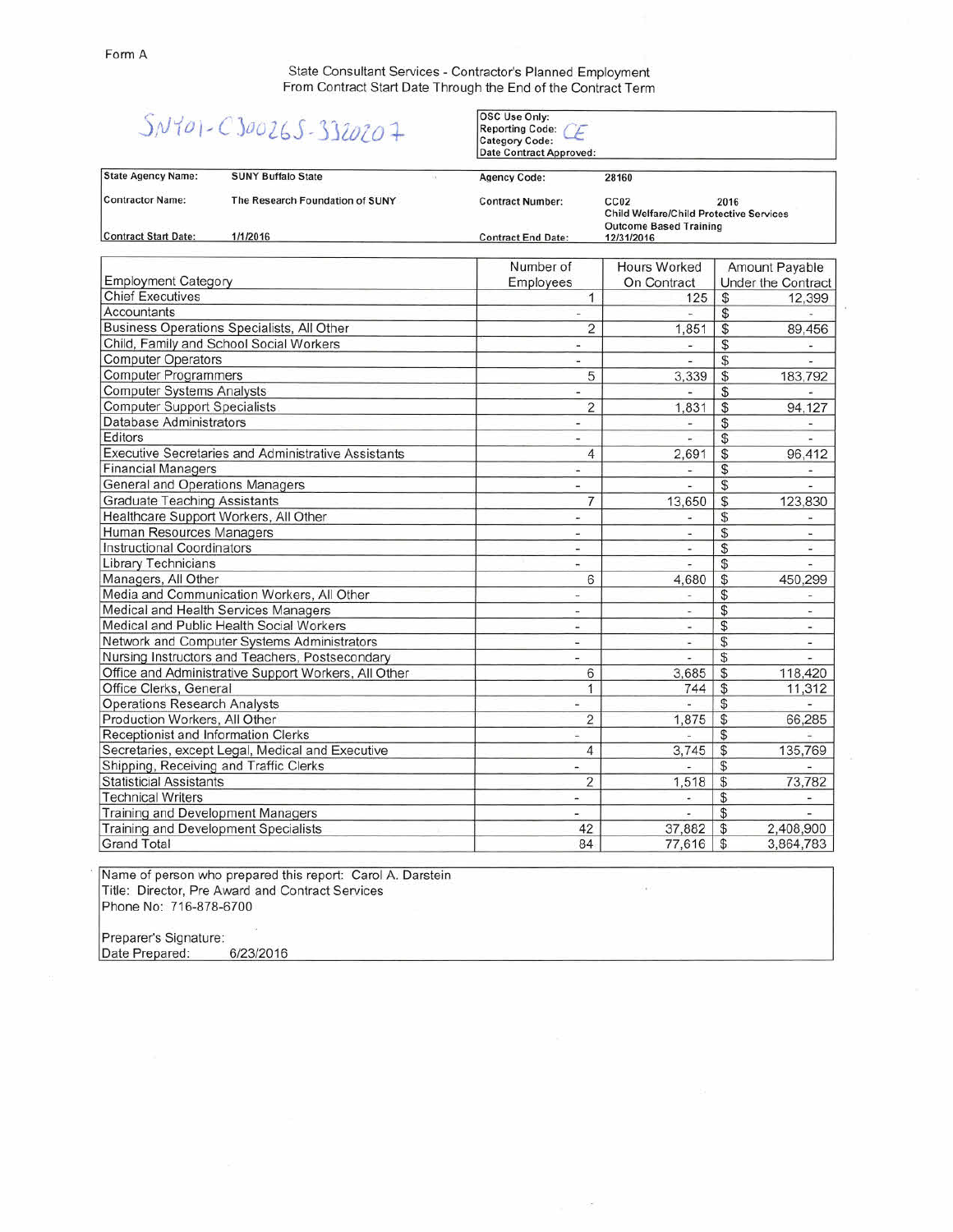State Consultant Services - Contractor's Planned Employment From Contract Start Date Through the End of the Contract Term

|                                                  | $SWY01 - C300265 - 3320207$                          | <b>OSC Use Only:</b><br>Reporting Code:<br><b>Category Code:</b><br><b>Date Contract Approved:</b> |                                                              |                                     |
|--------------------------------------------------|------------------------------------------------------|----------------------------------------------------------------------------------------------------|--------------------------------------------------------------|-------------------------------------|
| <b>State Agency Name:</b>                        | <b>SUNY Buffalo State</b>                            | <b>Agency Code:</b>                                                                                | 28160                                                        |                                     |
| <b>Contractor Name:</b>                          | The Research Foundation of SUNY                      | <b>Contract Number:</b>                                                                            | CC <sub>03</sub><br>2016<br><b>Child Protective Services</b> |                                     |
| <b>Contract Start Date:</b>                      | 1/1/2016                                             | <b>Contract End Date:</b>                                                                          | 12/31/2016                                                   |                                     |
|                                                  |                                                      | Number of                                                                                          | Hours Worked                                                 | Amount Payable                      |
| <b>Employment Category</b>                       |                                                      | Employees                                                                                          | On Contract                                                  | <b>Under the Contract</b>           |
| <b>Chief Executives</b>                          |                                                      | $\overline{1}$                                                                                     | 83                                                           | \$<br>8,266                         |
| <b>Accountants</b>                               |                                                      | $\sim$                                                                                             | ÷                                                            | \$<br>Ξ                             |
|                                                  | Business Operations Specialists, All Other           | 11                                                                                                 | 17,015                                                       | \$<br>48,023                        |
|                                                  | Child, Family and School Social Workers              | ۳                                                                                                  | s.                                                           | \$<br>¥                             |
| <b>Computer Operators</b>                        |                                                      | $\sim$                                                                                             | ÷.                                                           | \$<br>÷.                            |
| <b>Computer Programmers</b>                      |                                                      | 5                                                                                                  | 574                                                          | $\overline{\$}$<br>32,398           |
| <b>Computer Systems Analysts</b>                 |                                                      | ä,                                                                                                 | u.                                                           | \$                                  |
| <b>Computer Support Specialists</b>              |                                                      | $\overline{\mathbf{c}}$                                                                            | 499                                                          | \$<br>27,627                        |
| Database Administrators                          |                                                      | $\overline{\phantom{a}}$                                                                           | ÷.                                                           | \$<br>٠                             |
| Editors                                          |                                                      | ÷                                                                                                  | ×                                                            | \$<br>У.                            |
|                                                  | Executive Secretaries and Administrative Assistants  |                                                                                                    | 1.385                                                        | $\frac{1}{2}$<br>49,437             |
| <b>Financial Managers</b>                        |                                                      | ÷,                                                                                                 | ٠                                                            | \$<br>$\overline{\phantom{a}}$      |
| <b>General and Operations Managers</b>           |                                                      | $\overline{a}$                                                                                     | $\overline{a}$                                               | \$<br>÷.                            |
| <b>Graduate Teaching Assistants</b>              |                                                      | $\mathbf{1}$                                                                                       | 1.950                                                        | \$<br>17,690                        |
| Healthcare Support Workers, All Other            |                                                      | ÷.                                                                                                 | ù.                                                           | \$                                  |
| Human Resources Managers                         |                                                      | $\sim$                                                                                             | $\overline{a}$                                               | \$<br>$\tilde{\phantom{a}}$         |
| <b>Instructional Coordinators</b>                |                                                      | $\sim$                                                                                             | u,                                                           | \$                                  |
| <b>Library Technicians</b>                       |                                                      | $\rightarrow$ (                                                                                    | $\overline{\phantom{a}}$                                     | \$                                  |
| Managers, All Other                              |                                                      | 6                                                                                                  | 2.995                                                        | $\overline{\mathcal{L}}$<br>280,023 |
| Media and Communication Workers, All Other       |                                                      | $\rightarrow$                                                                                      | $\overline{\phantom{a}}$                                     | \$<br>$\omega$                      |
|                                                  | Medical and Health Services Managers                 | $\overline{\phantom{a}}$                                                                           | $\overline{a}$                                               | \$<br>۰                             |
|                                                  | Medical and Public Health Social Workers             | цÚ.                                                                                                | ¥                                                            | \$<br>u.                            |
|                                                  | Network and Computer Systems Administrators          | ×.                                                                                                 | $\sim$                                                       | \$<br>$\blacksquare$                |
|                                                  | Nursing Instructors and Teachers, Postsecondary      | u)                                                                                                 | E.                                                           | \$<br>÷.                            |
|                                                  | Office and Administrative Support Workers, All Other | 6                                                                                                  | 655                                                          | \$<br>21,002                        |
| Office Clerks, General                           |                                                      | $\mathbf{1}$                                                                                       | 520                                                          | $\mathbb{S}$<br>7.911               |
| <b>Operations Research Analysts</b>              |                                                      | $\blacksquare$                                                                                     | ö                                                            | \$                                  |
| Production Workers, All Other                    |                                                      | $\overline{2}$                                                                                     | 182                                                          | \$<br>6,516                         |
| Receptionist and Information Clerks              |                                                      | $\overline{\phantom{a}}$                                                                           | Ξ                                                            | \$<br>$\overline{\phantom{a}}$      |
| Secretaries, except Legal, Medical and Executive |                                                      | $\overline{4}$                                                                                     | 1.054                                                        | \$<br>38,135                        |
| Shipping, Receiving and Traffic Clerks           |                                                      | $\blacksquare$                                                                                     |                                                              | \$                                  |
| <b>Statisticial Assistants</b>                   |                                                      | $\overline{2}$                                                                                     | 686                                                          | $\sqrt{3}$<br>32,304                |
| <b>Technical Writers</b>                         |                                                      | $\overline{a}$                                                                                     | ÷.                                                           | S<br>$\overline{\phantom{a}}$       |
| Training and Development Managers                |                                                      | $\overline{\phantom{a}}$                                                                           | $\sim$                                                       | \$<br>÷                             |
| <b>Training and Development Specialists</b>      |                                                      | 38                                                                                                 | 16,149                                                       | S<br>1,573,397                      |
| <b>Grand Total</b>                               |                                                      | 83                                                                                                 | 43,747                                                       | \$<br>2,142,729                     |

Name of person who prepared this report: Carol A. Darstein Title: Director, Pre Award and Contract Services Phone No: 716-878-6700

Preparer's Signature:<br>Date Prepared: 6/23/2016 Date Prepared: